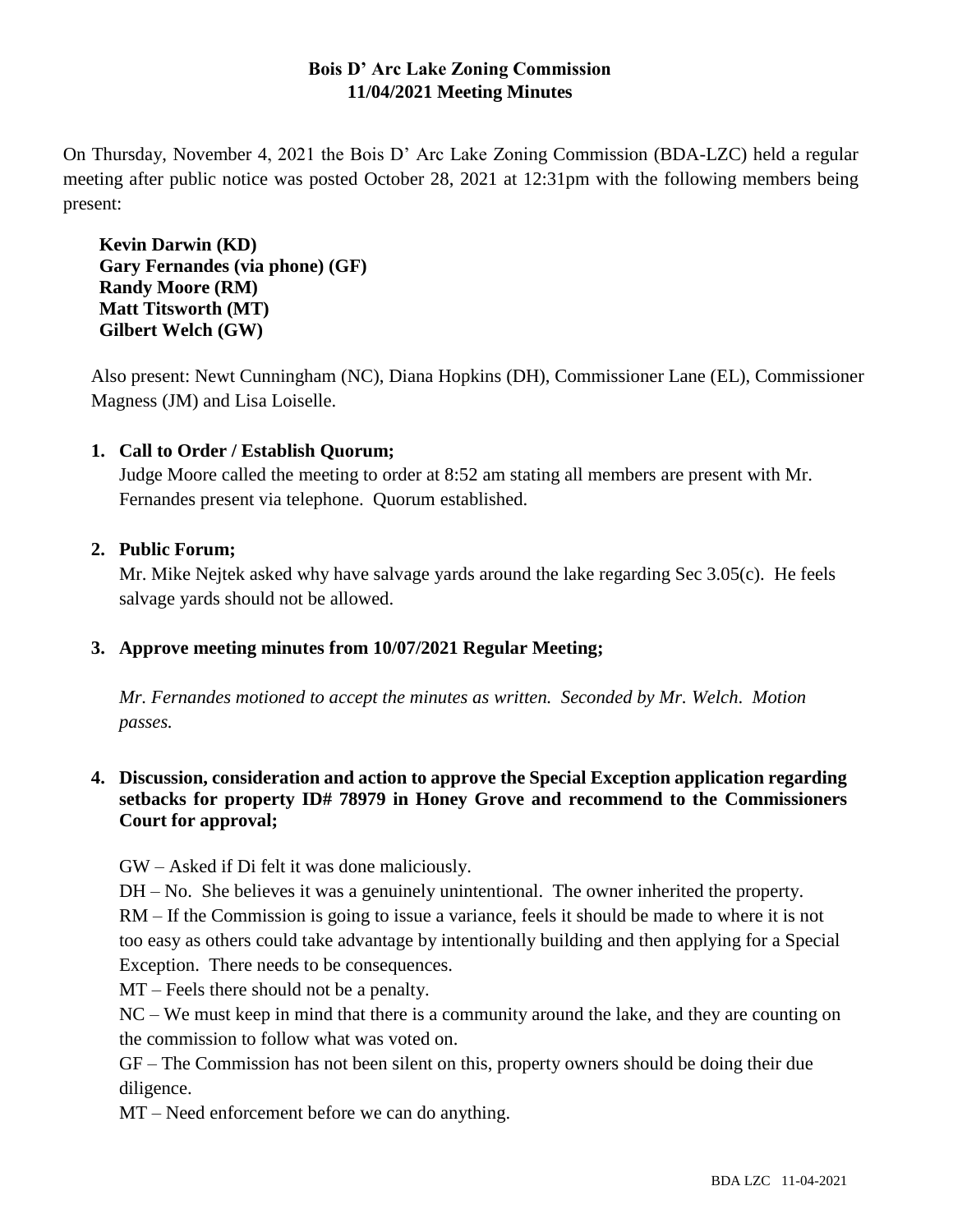GW – Feels there should be a fine so there is a penalty if one does not do what is supposed to be done unless that property is grandfathered in.

DH – Would it be possible to give a 6-month notice to come into compliance before issuing a fine?

NC – Worst case – give a fine first, but if they do not come into compliance then the special exception property could have to be moved.

Additional discussion involving fine verses penalty.

*Mr. Fernandes motioned to 1) recognize the property is in violation of the regulations and 2) find that coming in to compliance is not practical as the entire home would have to be moved and 3) recommend to Commissioners Court that the variance be approved after a \$500 fine is paid. Seconded by Mr. Welch. Motion passes.*

### **5. Discussion, consideration and action to approve the step by step protocol for violations;**

Ms. Hopkins spoke with Richard Glaser, District Attorney, and he is good with the suggested protocol.

GF asked that the word trial be changed to action under Section C.3.

*Mr. Fernandes motioned to approve the step by step protocol for violations with the one change mentioned. Seconded by Mr. Welch. Motion passes.*

After the motion, Mr. Welch asked if the JP court should be used rather than the District Court as discussed in the previous meeting. Ms. Hopkins stated according to Daniel Harrison, it must be the District Court.

#### **6. Discussion, consideration and action to approve the three Notice of Violation letters;**

*Mr. Fernandes motioned to approve the three Notice of Violation letters. Seconded by Mr. Welch.*

Mr. Welch made comments and requested changes to the three Notice of Violation letters: **3 rd Notice** – Replace the word 'letter' with 'notice'. Replace the words 'I have' with 'this office'. Replace the initials 'D.A.' with District. Delete the last paragraph and replace with 'Per Section 1.09 A of Lake Zoning Regulations for Bois D'Arc Lake, this offense under this subsection is a misdemeanor punishable by a fine of not less than \$500 or more than \$1000. Add sentence 'Additional remedies under section 1.09 B may be imposed.'

Regulations can be found at: htt[p://www.co.fannin.tx.us/page/fannin.developmentservices](http://www.co.fannin.tx.us/page/fannin.developmentservices)'.

**2 nd Notice –** Replace 'As you have failed to contact me I have placed this matter on the Agenda for the Zoning Board…' with 'Since you have failed to contact this office, this matter has been placed on the Agenda for the Bois d'Arc Lake Zoning Commission…'. Delete the words 'if you can'. Replace last paragraph with paragraph changed on  $3<sup>rd</sup>$  Notice letter.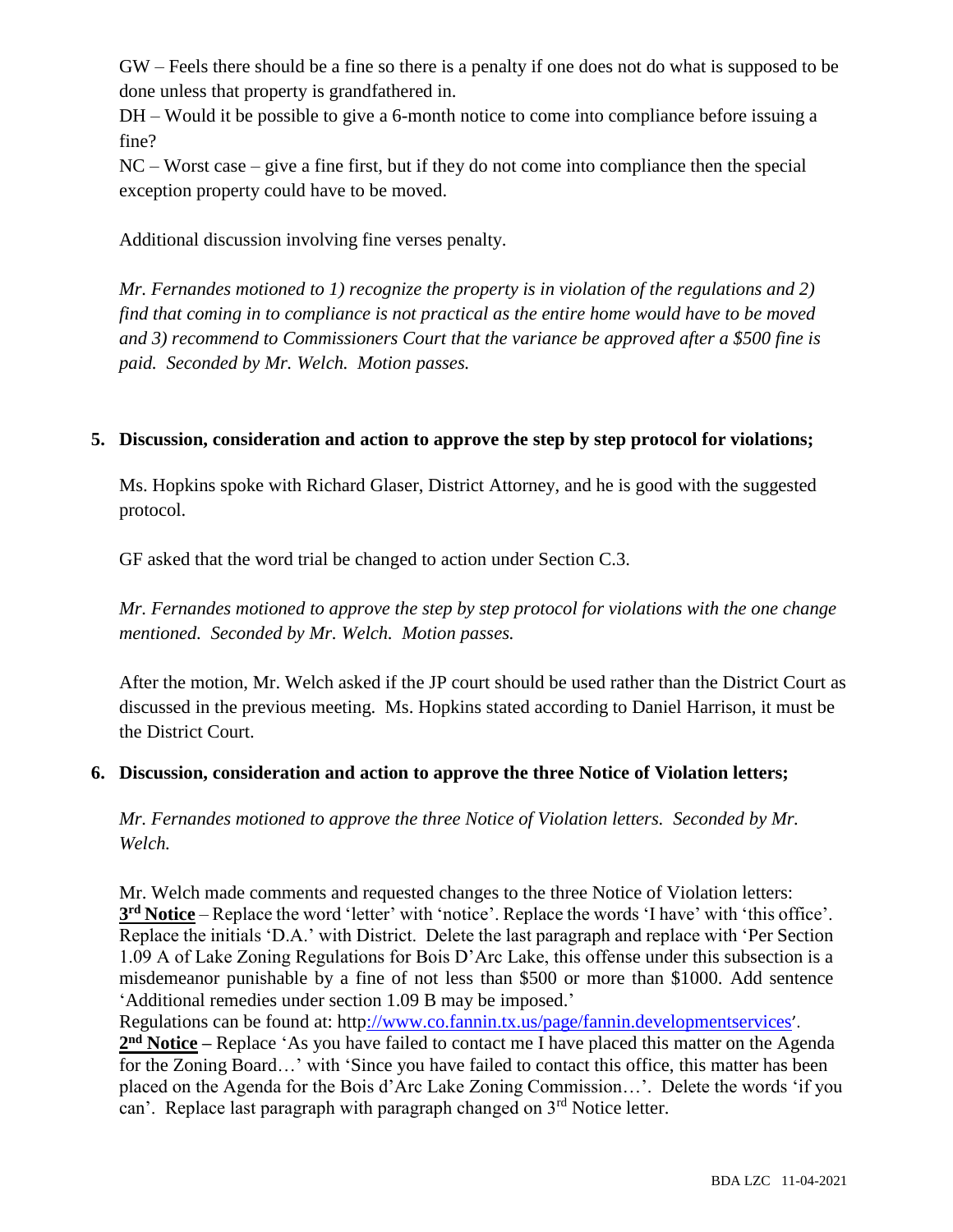1<sup>st</sup> Notice – Insert the word 'requirements' after the words 'Therefore you are required to follow all zoning regulations and permit…'. Replace the words 'you are grandfathered' to 'you may be grandfathered…'.

*Mr. Welch asked to amend the motion by Mr. Fernandes with the updated changes, Mr. Fernandes agreed to amend his motion. Seconded again by Mr. Welch. Motion passes.*

#### **7. Discussion, consideration and action to approve changes to the masonry requirements in the Lake Zoning Regulations and to recommend to Commissioners Court for approval;**

Mr. Cunningham stated legislation did not change in the  $87<sup>th</sup>$  Legislature. They stand where they were.

*Mr. Welch motioned to accept the masonry changes as presented and to recommend to Commissioners Court to approve the changes. Seconded by Mr. Titsworth. Motion passes.*

## **8. Discussion, consideration and action regarding other changes and/or amendments to the Lake Zoning Regulations;**

Mr. Welch asked to have the subject of salvage yards around the lake to be on the agenda next time. *No action.*

#### **9. Discussion, consideration and action regarding changes and/or modifications by landowners;**

DH – Updated the Commission regarding Mr. Hernandez and the auto shop. Mr. Hernandez brought in receipts showing that dirt started being hauled in for the property before the Oct. 2018 cutoff for Lake Zoning Regulations implementation.

RM – Must come to an agreement on what is grandfathered in. If they did start before Oct 2018, does that make them grandfathered?

NC – Did a little research and basically what is considered grandfathered is what the Commission decides what will be considered grandfathered. There are no set guidelines as far as time. GF – Feels broader definition is better regarding being grandfathered.

It was asked that this property situation be placed on the next agenda. *No action.*

#### **10. Set next BDALZC meeting and/or hearing dates;**

Judge Moore will be out of town on the regularly scheduled date of Thursday, Dec. 2, 2021.

*Mr. Darwin motioned to set the next BDALZC meeting for Wednesday, December 1, 2021 at 8:30 am. Seconded by Mr. Titsworth. Motion passes*.

# **11. Adjourn.**

*Mr. Welch motioned to adjourn. Seconded by Mr. Darwin. Motion passes*.